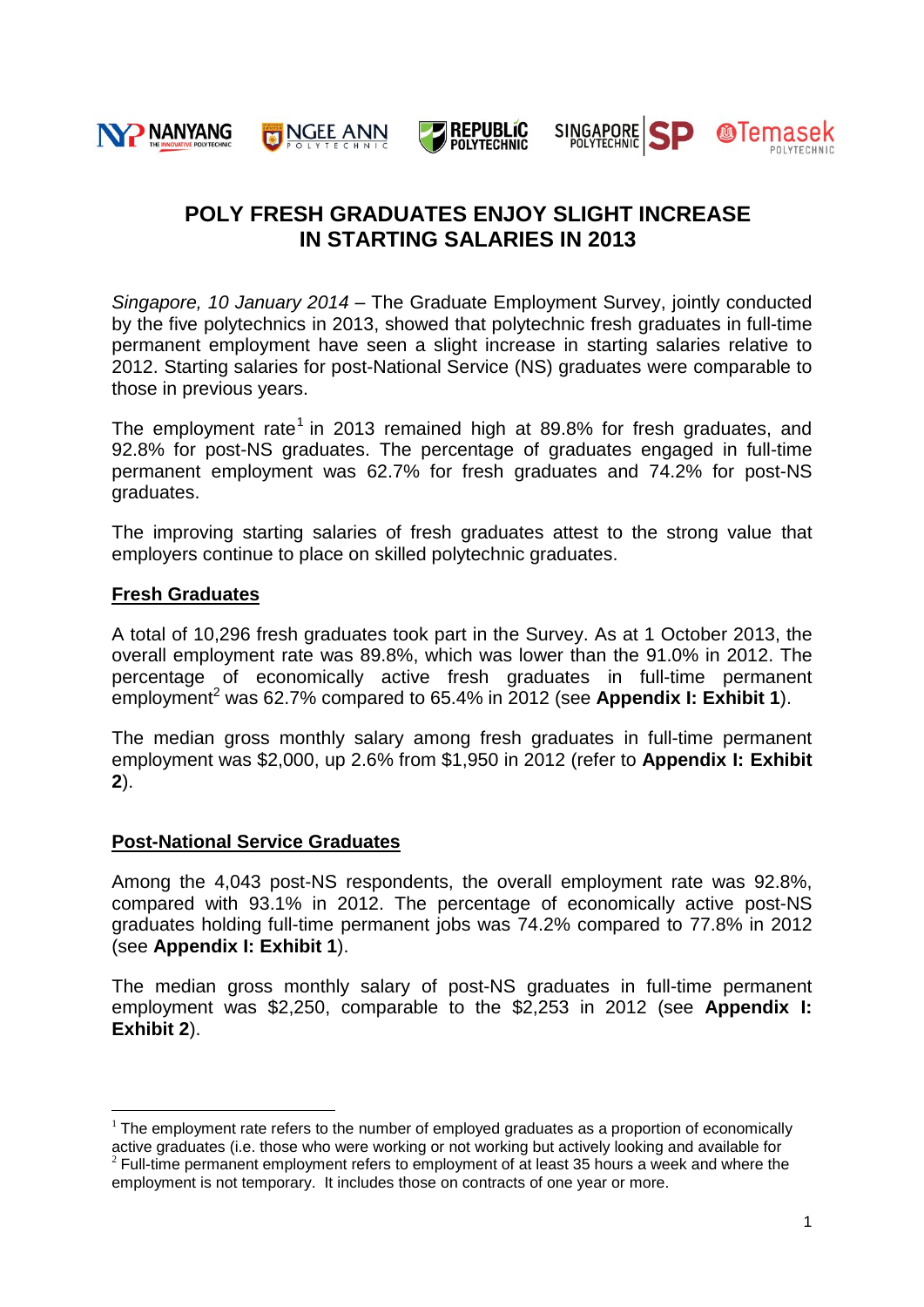# **Median Gross Monthly Salaries by Course Categories**

Fresh graduates in full-time permanent employment from the Built Environment, Engineering & Maritime; Health Sciences; and Information & Digital Technologies course categories enjoyed median gross monthly salaries of \$2,000.

Post-NS graduates in full-time permanent employment from the Health Sciences; Built Environment, Engineering & Marine; and the Business, Management, Design & Others course categories enjoyed median gross monthly salaries of at least \$2,300.

| <b>Course Category 3</b>                  | Gross Monthly Salary <sup>4</sup> (SGD) |               |                          |               |
|-------------------------------------------|-----------------------------------------|---------------|--------------------------|---------------|
|                                           | <b>Fresh Graduates</b>                  |               | <b>Post-NS Graduates</b> |               |
|                                           | <b>Mean</b>                             | <b>Median</b> | <b>Mean</b>              | <b>Median</b> |
| <b>Applied Sciences</b>                   | \$1,951                                 | \$1,850       | \$2,344                  | \$2,200       |
| Built Environment, Engineering & Maritime | \$2,144                                 | \$2,000       | \$2,497                  | \$2,300       |
| Business, Management, Design & Others     | \$1,993                                 | \$1,900       | \$2,618                  | \$2,300       |
| <b>Health Sciences</b>                    | \$2,107                                 | \$2,000       | \$2,385                  | \$2,365       |
| <b>Hybrid Courses</b>                     | \$2,021                                 | \$1,900       | \$2,691                  | \$2,255       |
| Information & Digital Technologies        | \$2,009                                 | \$2,000       | \$2,384                  | \$2,200       |
| <b>All Courses</b>                        | \$2,053                                 | \$2,000       | \$2,506                  | \$2,250       |

<u>.</u>

<sup>3</sup> **Appendix II** lists all diploma courses under each course category.

<sup>4</sup> Gross salary refers to the sum of the basic salary, overtime payments, commissions, allowances and other regular cash payments. However, it excludes employer's CPF contributions, bonuses, stock options, other lump sum payments and payments-in-kind.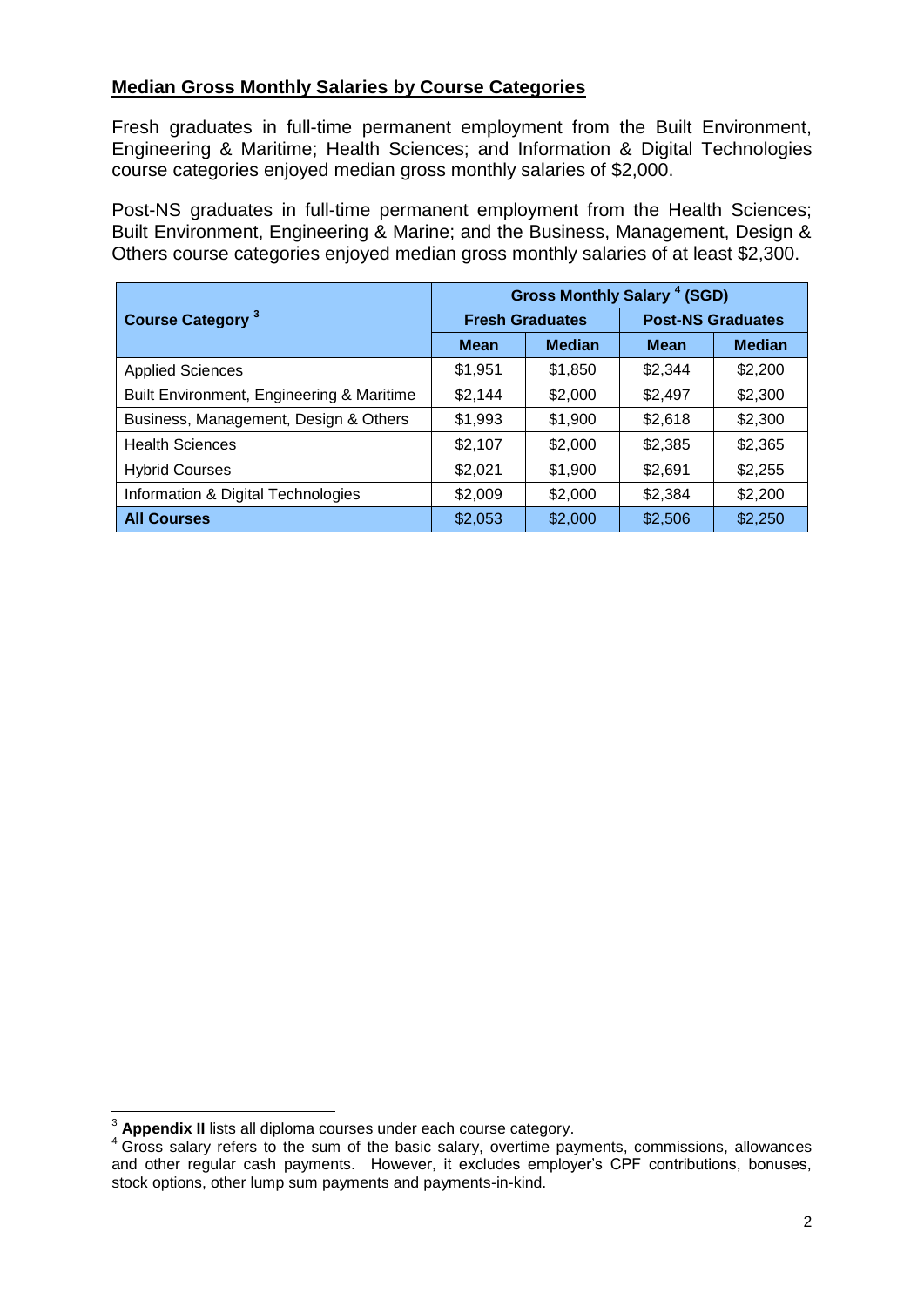# **Background Facts on the Survey**

- The annual Graduate Employment Survey is jointly conducted by Nanyang, Ngee Ann, Republic, Singapore and Temasek Polytechnics to ascertain the employment status of polytechnic graduates, as at six months after the graduates' final examinations.
- The 2013 Survey was conducted between October and November 2013 and attracted a total of 14,339 respondents. They were asked to respond based on their employment status as at 1 October 2013.
- The respondents comprised fresh graduates who completed their studies in 2013 and were not liable for National Service after graduation, and post-NS graduates of 2010 who completed their full-time National Service between 1 April 2012 and 31 March 2013.

# **More details of the survey findings can be found in Appendix I.**

# **Media Release Issued by**

## **Republic Polytechnic**

Name: Mr Patrick Seng / Mr Julian Soh Department: Office of Corporate Communications Tel: 97676701 / 90180719 Email: [patrick\\_seng@rp.edu.sg](mailto:patrick_seng@rp.edu.sg) / julian\_soh@rp.edu.sg

# **Other Media Contacts**

# **Nanyang Polytechnic**

Name: Mr Felix Siew/Ms Wong Cuiyan Department: Communications & **Outreach** DID: 65500354 / 65500246 Mobile: 93827107/97644034 Email: felix\_siew@nyp.edu.sg / wong\_cuiyan@nyp.edu.sg

# **Singapore Polytechnic**

Name: Mr Frank Chua Department: Corporate **Communications** Tel: 67807043 / 97717871 Email: frank\_chua@sp.edu.sg

# **Ngee Ann Polytechnic**

Name: Ms Sadiah Ahmad Department: Corporate Communications **Office** Tel: 64606232 / 82539525 Email: [sadia@np.edu.sg](mailto:sadia@np.edu.sg) 

## **Temasek Polytechnic**

Name: Ms Vimala Christie Department: Corporate Communications Tel: 67805019 / 97900319 Email: [vimalac@tp.edu.sg](mailto:vimalac@tp.edu.sg)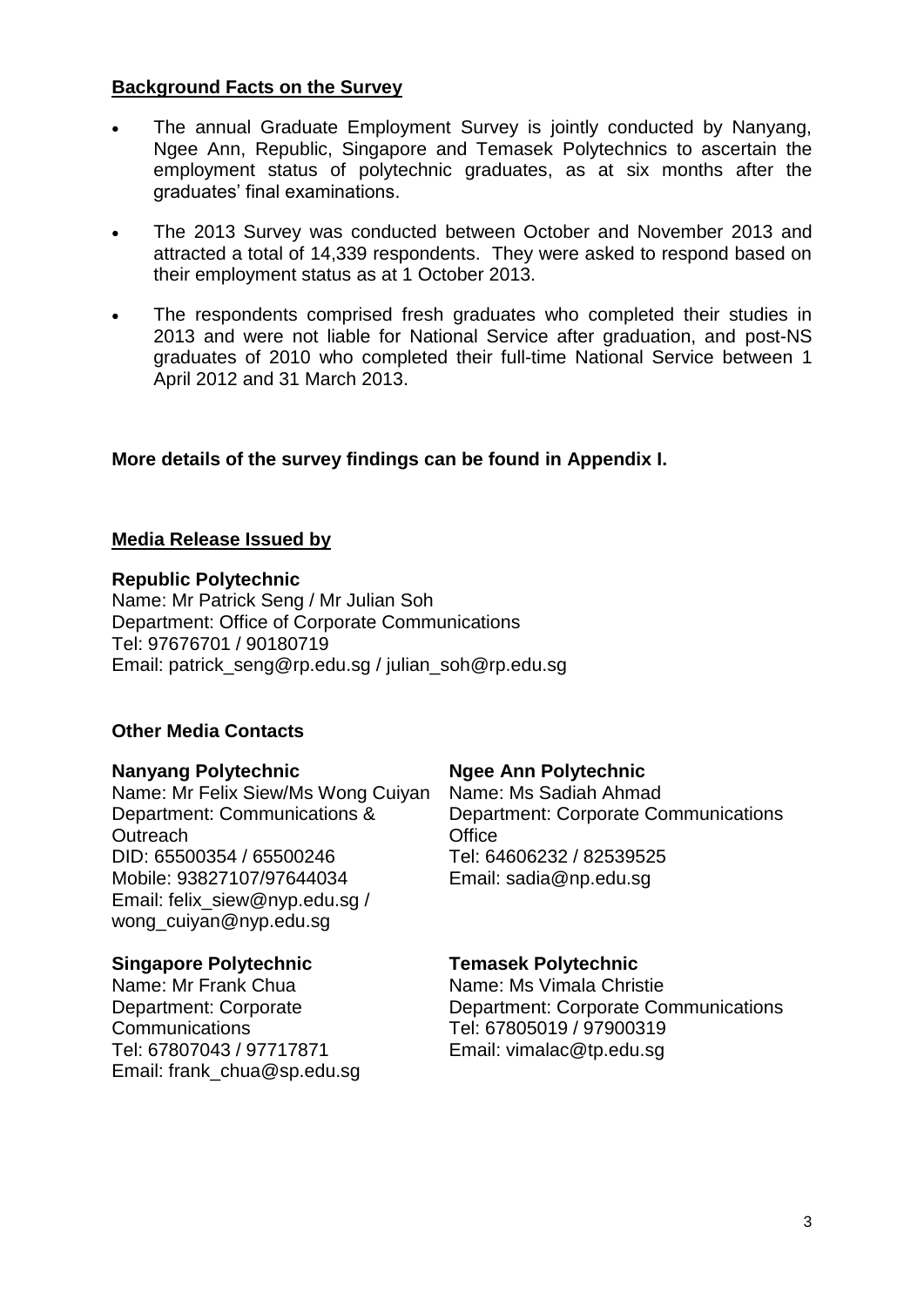### **APPENDIX I: KEY EMPLOYMENT INDICATORS**



### **Exhibit 1. Employment Rate**

*Full-time Permanent Employment refers to employment of at least 35 hours a week and where the employment is not temporary. It includes those on contracts of one year or more.*

*Part-time Employment refers to employment of less than 35 hours a week.* 

*Temporary Employment refers to casual, interim or seasonal employment, including those on contracts of less than one year.*



### **Exhibit 2. Median Gross Monthly Salary of Graduates in Full-Time Permanent Employment**

*Gross Salary refers to the sum of the basic salary, overtime payments, commissions, allowances and other regular cash payments. However, it excludes employer's CPF contributions, bonuses, stock options, other lump sum payments and payments-in-kind.*